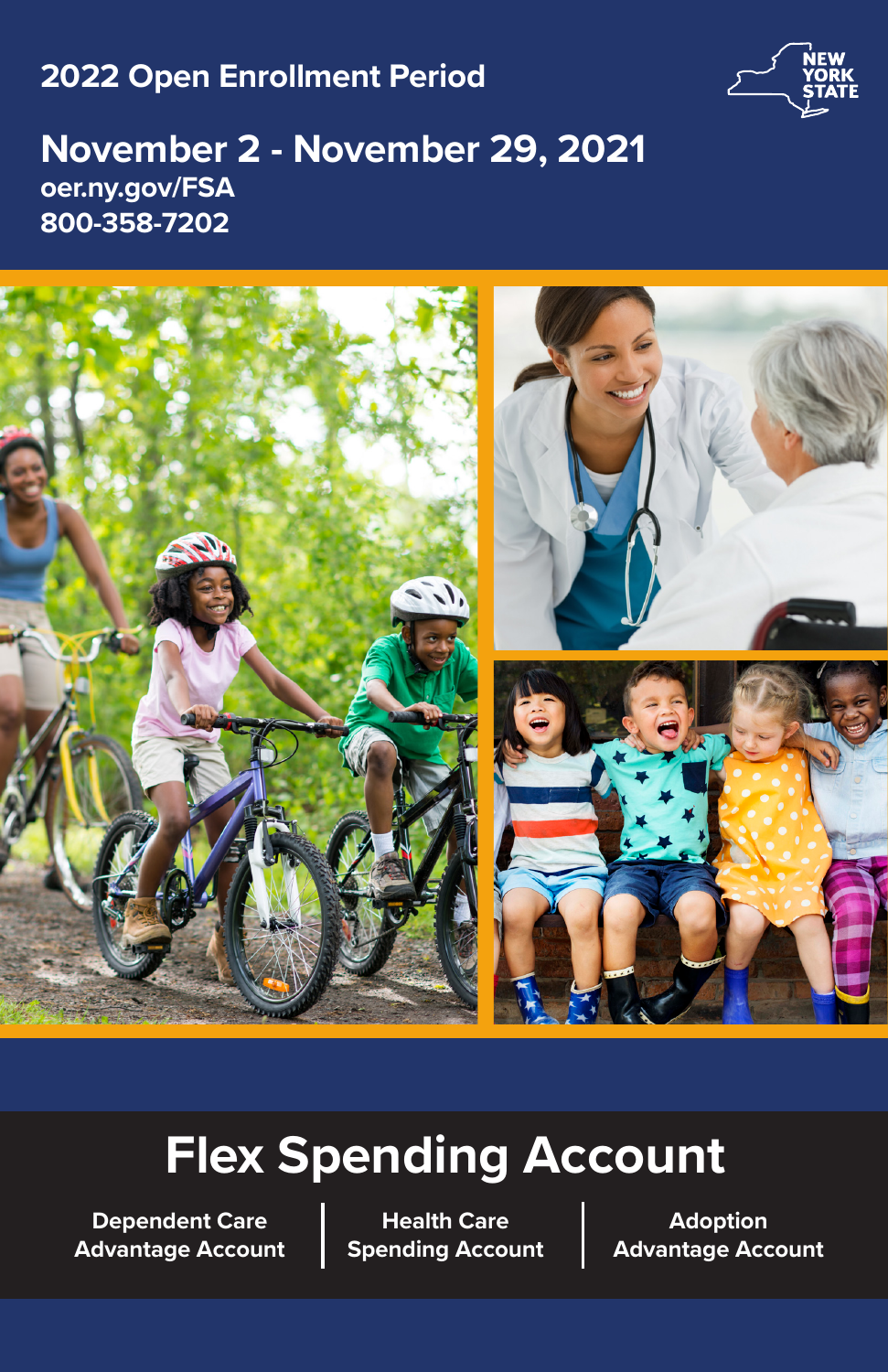The **Flex Spending Account (FSA)** is a state employee benefit that saves you money by allowing you to pay for certain expenses with pre-tax dollars. Under this program, you can choose from three different benefits:

The **Health Care Spending Account (HCSA)** lets you set aside any amount from \$100 up to \$2,750 for the 2022 plan year to pay for health care expenses that are not reimbursed by your health insurance or other benefit plan. However, only medically necessary medical, hospital, dental, vision, hearing, and prescription drug expenses for you, your spouse, and your eligible dependents can be reimbursed by your HCSA.

The **Dependent Care Advantage Account (DCAA)** allows your family to set aside up to \$5,000 in pre-tax dollars for eligible custodial child care, elder care, or disabled dependent care expenses that are necessary for you and your spouse, if you are married, to work.

The **Adoption Advantage Account** lets you pay for expenses related to the adoption of an eligible child with pre-tax dollars.

#### **Who's eligible to enroll in the FSA?**

The HCSA and DCAA are open to New York State employees of Executive Branch state agencies, the State University of New York, the Legislature, and the Unified Court System. Employees of the Roswell Park Cancer Institute, NYS Energy Research and Development Authority, New York Liquidation Bureau, and Environmental Facilities Corporation are also eligible to participate. However, employees who wish to enroll in the **HCSA** also must:

- Be either permanently employed or expect to be employed for the entire calendar year in which they plan to enroll in the HCSA (employees who work on a semester or school year basis are also eligible)
- Be annual-salaried
- Work at least half-time
- Meet the eligibility criteria for enrollment in the New York State Health Insurance Program (NYSHIP) and
- If an Executive Branch employee, be either M/C or represented by CSEA, PEF, UUP, NYSCOPBA, Council 82, PBANYS, DC-37, PBA, or NYSPIA.

Casual, seasonal, hourly, per diem, fee-basis, and session employees, as well as retirees, are **not eligible** to enroll in the HCSA.

The Adoption Advantage Account is open to employees of Executive Branch state agencies, the State University of New York, or Roswell Park Cancer Institute who are designated M/C or represented by CSEA, PEF, UUP, NYSCOPBA, DC-37, PBA-Troopers, and PBA-Supervisors.

## **Apply online with our easy paperless application process**

It is easy to enroll in the Flex Spending Account. Just submit your application for enrollment online at *oer.ny.gov/FSA* or by telephone at **800-358-7202**. You will need your NYS EMPLID number, which is located on your paystub, to complete your application.

**The deadline for 2022 enrollment is November 29, 2021 at 10:00 p.m. ET and is strictly enforced. Please be sure to enroll by November 29. If you are enrolled for the 2021 plan year, you must re-enroll to continue your benefits in 2022.**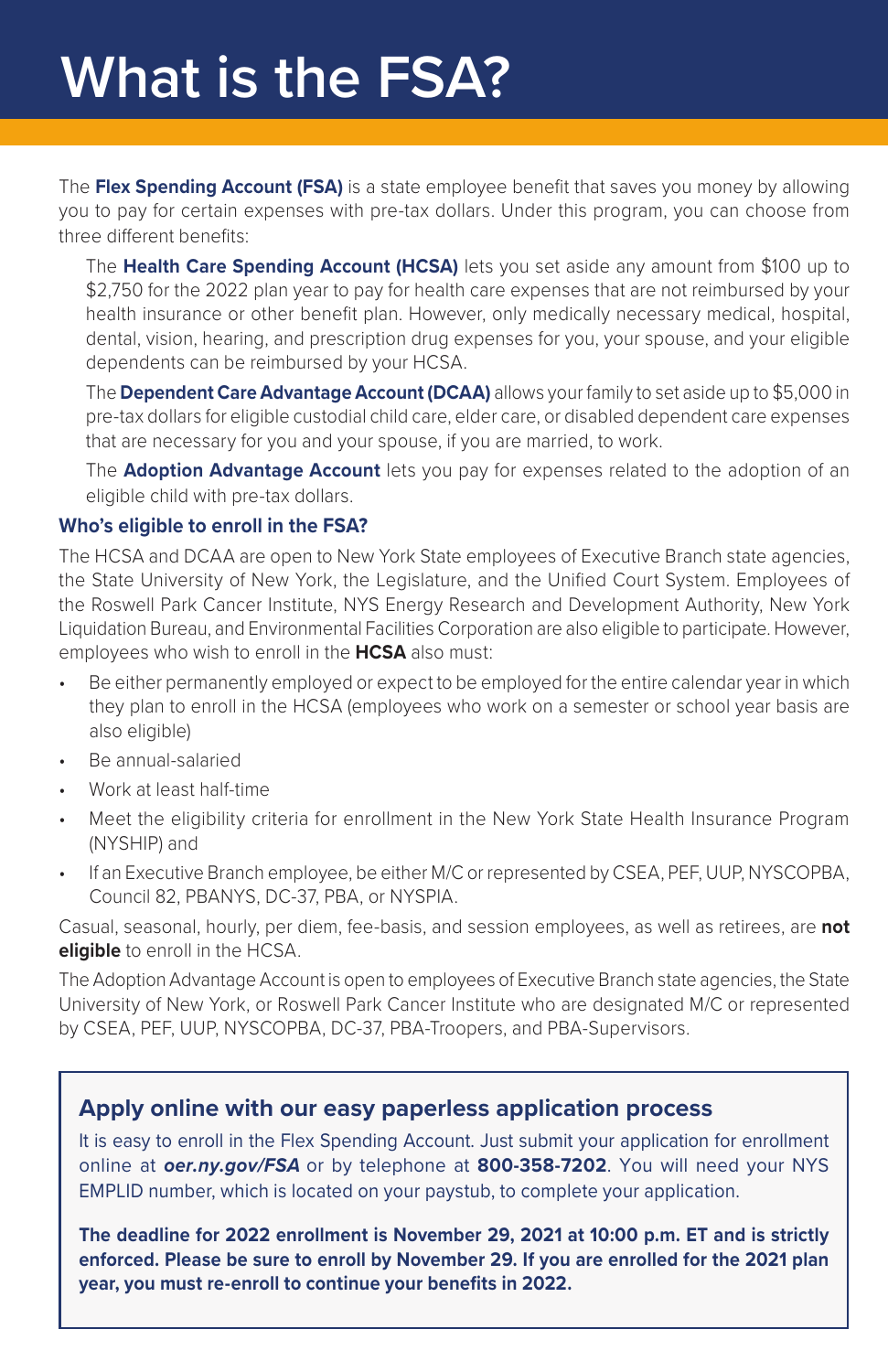## **Health Care Spending Account**

#### **Some Eligible Expenses**

Breast pumps • Chiropractic care • Contact lenses • Copayments • Crutches • Deductibles • Dental care • Dental implants • Dentures • Diagnostic tests • Eyeglasses • Hearing aids • Infertility services • Lab fees • Laser eye surgery • Menstrual care products • Orthodontia • Over-the-counter drugs and supplies • Physical therapy • Psychiatric services • Surgery • Travel expenses • Wheelchairs

#### **Some Ineligible Expenses**

Cosmetic procedures • Dance lessons • Electrolysis • Exercise classes • Exercise equipment • Hair transplants • Health club membership fees • Herbal remedies • Holistic medicines • Homeopathic remedies • Insurance premiums • Marriage counseling • Meal replacements • Non-medically necessary treatment • Pilates • Teeth whitening/bonding •Tennis and sports lessons • Yoga

### **Adoption Advantage Account**

#### **Some Eligible Expenses**

Home study and application fees • Reasonable and necessary legal adoption fees • Court costs • Attorney fees • Agency fees • Medical services associated with a child with special needs • Travel and lodging fees • Other expenses that are directly related to a legal adoption

### **Dependent Care Advantage Account**

#### **Some Eligible Expenses**

Adult daycare • Au pair • Babysitter • Before/after-school programs • Child care center • Family daycare provider • Home aide • Nursery school • School-age holiday care • Summer day camp • Sports day camp

#### **Some Ineligible Expenses**

Activity fees, t-shirts, books • Care for individuals who do not live with you • Child support • College tuition • Deposits or registration fees • Diaper service • Enriched programming • Insurance fees • Meals • Medical expenses • Overnight camp • Residential nursing home • Supplies • Transportation fees • Tuition (kindergarten and up)

### **Employer Contribution**

The DCAA employer contribution will be available in 2022 for unions that have agreements to participate in the employer contribution program. The following employees are currently eligible for the employer contribution:

- Employees of Executive Branch state agencies, Roswell Park Cancer Institute, or State University of New York who are designated M/C or represented by CSEA, PEF, UUP, NYSCOPBA, DC-37, or GSEU
- Employees of the Unified Court System, except those designated unrepresented (Negotiating Unit #88).
- Employees of the Legislature, NYSERDA, or EFC

The employer contribution may be available to state employees in other bargaining units for the 2022 plan year pending conclusion of negotiations and ratified contracts. Based on salary, the employer contribution may provide up to \$800 for eligible employees who enroll in the DCAA. For employer contribution updates, please visit the FSA website at *oer.ny.gov/FSA* or call **800-358-7202**.

#### **The 2022 Plan Year Employer Contribution Rates are:**

| If Your Salary Is                          | The Employer Contribution Is |
|--------------------------------------------|------------------------------|
| Under \$30,000                             | \$800                        |
| \$30,001 - \$40,000                        | \$700                        |
| \$40,001 - \$50,000                        | \$600                        |
| \$50,001 - \$60,000                        | \$500                        |
| \$60,001 - \$70,000                        | \$400                        |
| Over \$70,000                              | \$300                        |
| GSEU Employees only (regardless of salary) | \$600                        |